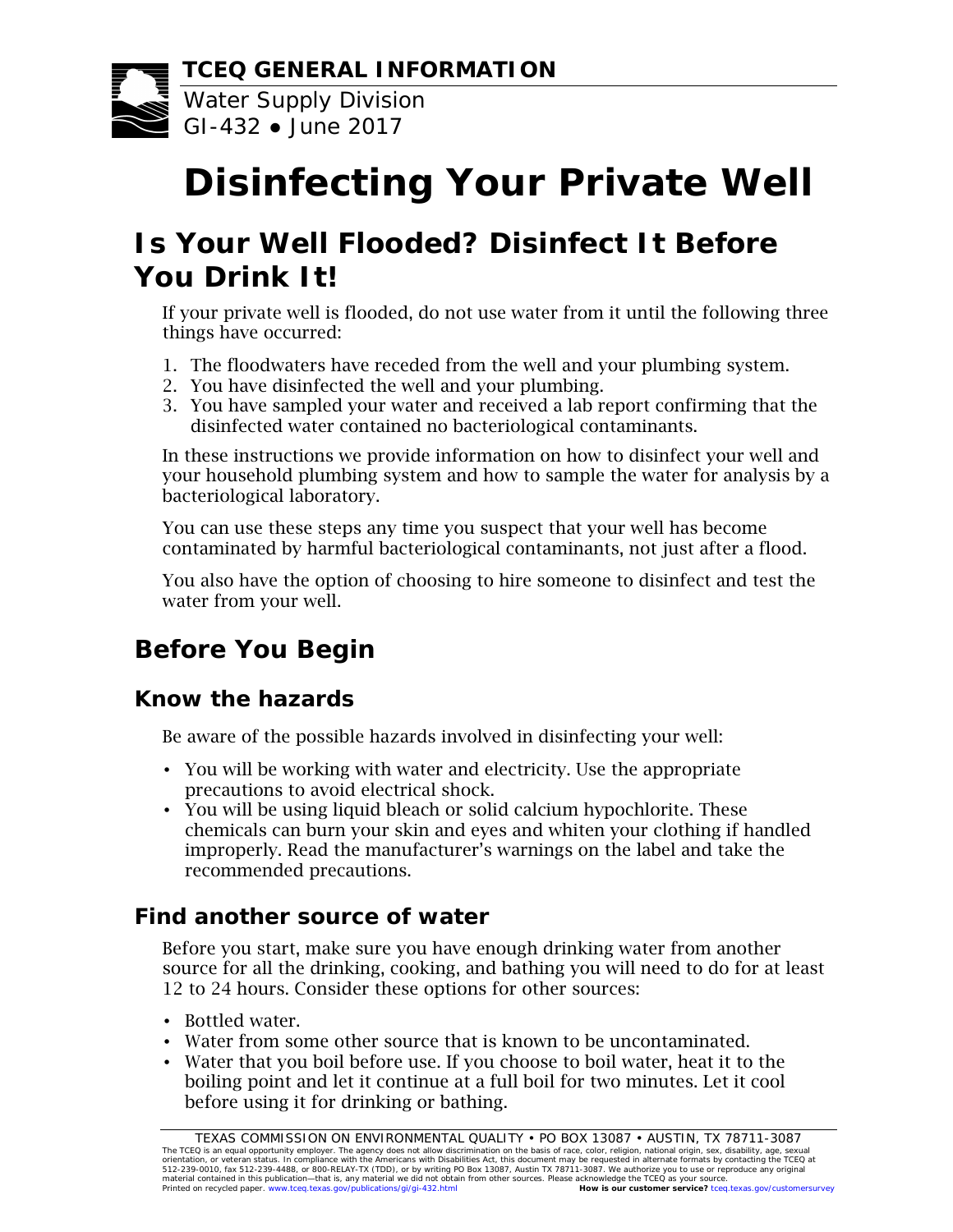• Water that you have disinfected another way. Find information about disinfecting water at EPA's Emergency Disinfection of Drinking Water webpage at [<www.epa.gov/ground-water-and-drinking-water/emergency](https://www.epa.gov/ground-water-and-drinking-water/emergency-disinfection-drinking-water)[disinfection-drinking-water>](https://www.epa.gov/ground-water-and-drinking-water/emergency-disinfection-drinking-water).

You also need to have some extra water available to flush toilets, but that does not have to be drinking water.

#### *Know how long you need*

Allow time for disinfecting your well and plumbing system, and for sampling and analysis:

- 1. Disinfect the well itself: about an hour and a half.
- 2. Disinfect the rest of your plumbing: 12 to 24 hours.
- 3. Flush the system: varies; about 5 to 10 minutes per faucet.
- 4. Sample the water and send it to the lab: about 15 minutes.
- 5. Get the results back from the lab: about two days.

Sampling the water is very important. You shouldn't drink or cook with water from your well until a bacteriological lab confirms that the water is free of harmful germs.

## **How to Disinfect Your Well and Plumbing System**

Gather the information and materials you will need.

#### *Locate on your property:*

- The power switch to your well pump.
- The power to your water heater.
- The wellhead. (This is the concrete pad on top of the well. It might be in your pump house or just outside somewhere. It generally has a pipe sticking out that goes to your pressure tank.)
- The faucet nearest to the wellhead. (This should be a water tap that you can hook a garden hose to.)
- If your well is pressurized, locate the pressure release valve. (It might look like a faucet.)
- The well access plug. (It might look like a large bolt.)



**Figure 1: The wellhead on your property will typically include a pipe leading to your pressure tank.**

#### *Gather these materials:*

- Disinfectant: liquid chlorine bleach ("bleach" in the rest of these instructions) or solid calcium hypochlorite.
- A wrench that fits the well access plug.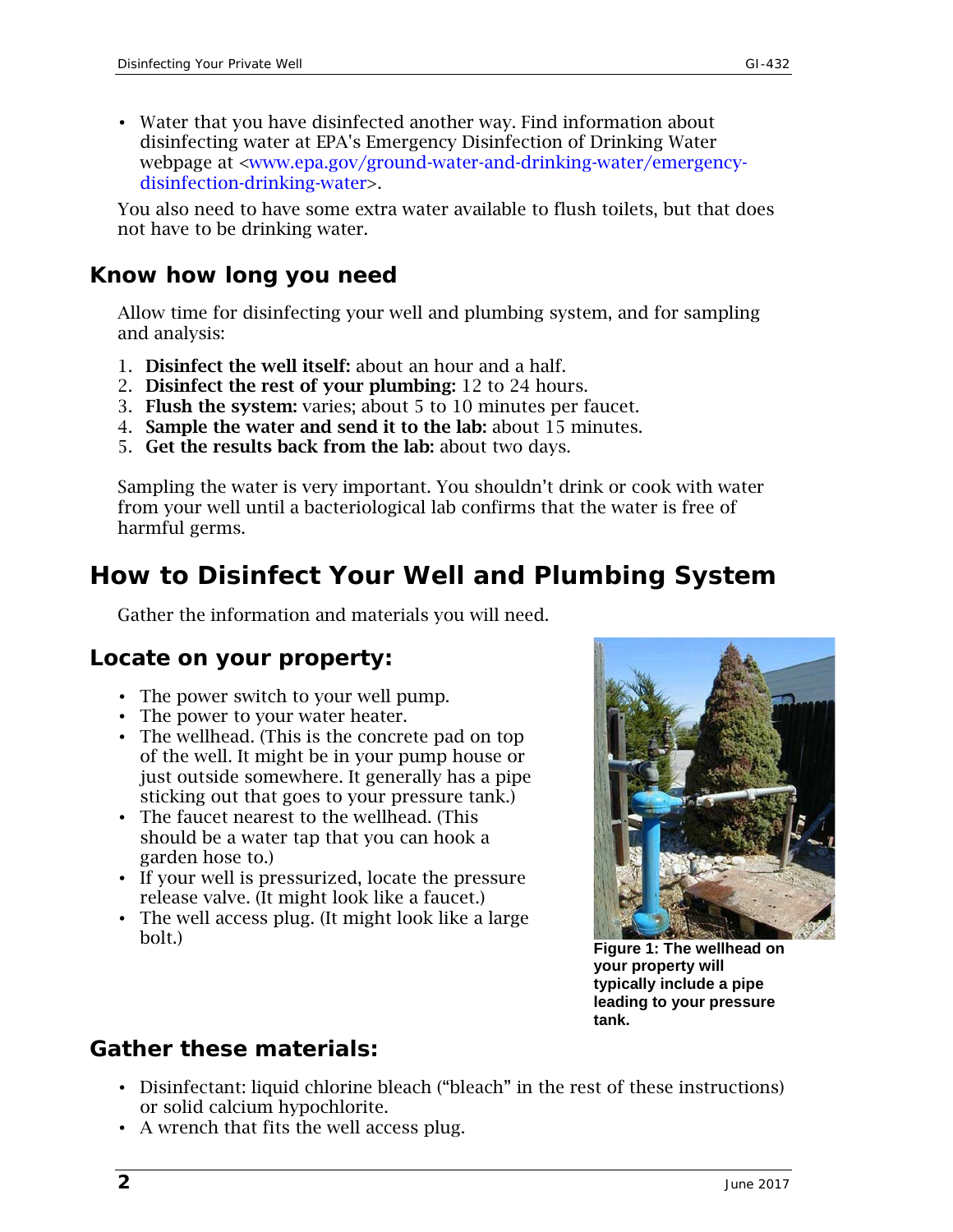- A funnel (wide mouthed if you use calcium hypochlorite).
- A garden hose long enough to reach the wellhead from the nearest faucet.

#### **Table: How Much Disinfectant to Use**

| If your well is this |                                 | Or use this much solid |
|----------------------|---------------------------------|------------------------|
| deep:                | Use this much bleach:           | hypochlorite:          |
| Less than 100 feet   | 1 quart                         | $1/8$ cup              |
| 100 to 200 feet      | 2 quarts $(1/2 \text{ gallon})$ | $1/4$ cup              |
| 200 to 300 feet      | 3 quarts                        | $3/8$ cup              |
| More than 300 feet   | 4 quarts (1 gallon) or          | $1/2$ cup or more      |
|                      | more                            |                        |

#### **Liquid chlorine bleach**

Liquid chlorine bleach is sold as a cleaning product, but not all bleaches will work for disinfecting your well:

- Don't use bleach that is scented or odorless—it should have a sharp chlorine odor.
- Find a list of approved brands at [<www.tceq.texas.gov/goto/bleach>](http://www.tceq.texas.gov/drinkingwater/disinfection/approved_bleach.html).
- You may use bleach that is not on this list if it has an NSF (National Sanitation Foundation) seal, as shown in Figure 2, or says "meets NSF Standard 60" on the label.



The NSF seal. NSF International certifies products for specific uses—for example, bleaches for safely treating drinking water. If you have questions about whether a particular disinfectant is safe to use in your well, call the NSF at 800-NSF-8010.

#### **Calcium hypochlorite**

Calcium hypochlorite is sold for chlorinating swimming pools. Because it contains more chlorine than bleach, it might be easier to work with, especially if you follow these tips:

- Make sure the calcium hypochlorite you use has an NSF seal or says "meets NSF Standard 60" on the label.
- Get a granular or powdered form, not the large tablets. (They can be hard to break into pieces small enough to fit into the well, and they can be slow to dissolve.)
- If you get a powdered form, be sure it's fresh. (The powder can lose its disinfecting power on the shelf.)

#### **What not to use**

Don't use other disinfectants in your well. After all, you want to drink this water! Especially avoid these:

• Scented (or "scentless") laundry bleaches.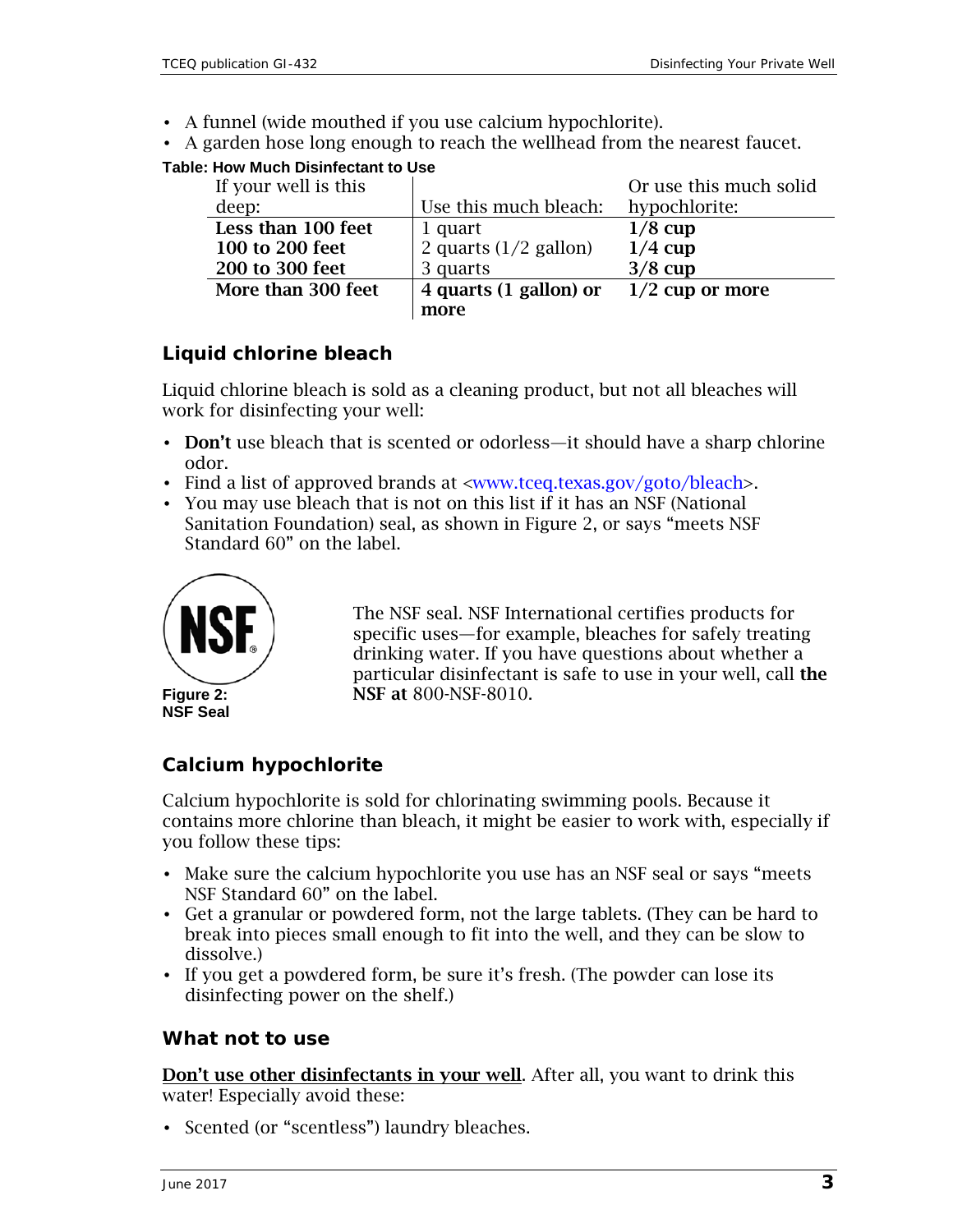- Chlorine-free bleaches.
- Disinfectants designed for hot tubs.

## *Disinfecting the well*

The time needed for this part of the process depends on whether or not you have a pressurized well. If your well has a screened vent at the wellhead, or if you haven't used an air compressor to maintain water pressure, your well is probably not pressurized.

#### **Disinfecting a pressurized well**

This process takes at least 12 hours:

- 1. Turn off the power to the well pump and air compressor.
- 2. At the wellhead or pump house, find the pressure-release valve. Before you open it, be sure that you are in the open and breathing fresh air, not the vented air, which may contain hydrogen sulfide, methane, or other gases that sometimes can build up in wells.
- 3. Open the valve to release all the pressure in the well.
- 4. Remove the access plug. (You'll need to replace it later.)
- 5. Put the funnel in the opening where you removed the access plug.
- 6. Pour in the bleach or calcium hypochlorite. (See the table on page 3 for the right amount to add.)
- 7. Replace the access plug. Let the well sit for at least 12 hours. During this waiting period:
	- Following the manufacturer's directions, turn off the power to your water heater and drain it.
	- Drain any other water-storage tanks that are connected to your plumbing system.
	- If you can, collect at least some of this water (for example, in 5-gallon buckets) to use whenever anyone needs to flush a toilet during the rest of the disinfection process.
	- Read the rest of these instructions—especially ["How to Sample Your](#page-5-0)  [Water and Understand the Results"](#page-5-0) on page 6. You can save yourself some time later by finding a water-sampling kit now.
- 8. When the 12-hour waiting period is over, turn on the power to your well pump and air compressor.

## *More than you can do?*

If you are not comfortable carrying out these steps, contact a professional water-well driller to perform them for you.

#### **Disinfecting a non-pressurized well**

- 1. Turn off the power to the pump.
- 2. Remove the access plug.
- 3. Put the funnel in the opening where you removed the access plug.
- 4. Pour in the bleach or calcium hypochlorite. (See the table on page 3 for amounts.)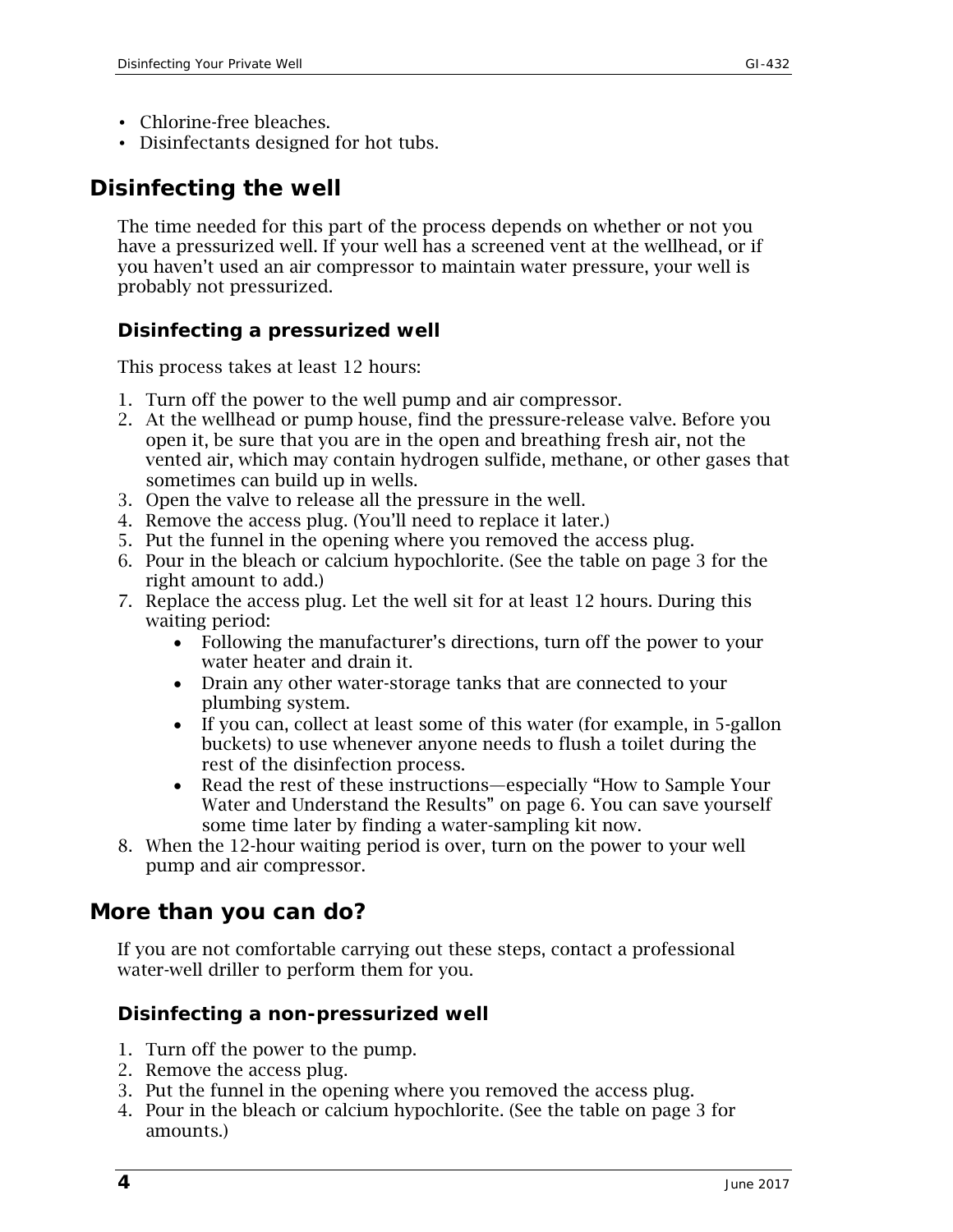- 5. Connect the garden hose to the faucet nearest the wellhead.
- 6. Turn the power to the pump back on.
- 7. Turn on the faucet and run water through the funnel into the well for one hour. By circulating the chlorinated well water, you will expose all fittings and equipment in the well to the chlorine solution and improve the germkilling action.
- 8. During this hour:
	- Following the manufacturer's directions, turn off the power to your water heater and drain it.
	- Drain any other water-storage tanks that are connected to your plumbing system.
	- If you can, collect at least some of this water (for example, in 5-gallon buckets) to flush toilets during the rest of the disinfection process.
	- Read the rest of these instructions—especially ["How to Sample Your](#page-5-0)  [Water and Understand the Results"](#page-5-0) on page 6. You can save yourself some time later by finding a water-sampling kit now.
- 9. After the hour is up, remove the garden hose and funnel and immediately replace the access plug.

## *Disinfecting your plumbing*

To disinfect the rest of your plumbing system, you will fill the pipes with chlorinated water from the well and let it remain at least overnight—if you can, let it remain for 24 hours. For the best results, follow the steps below:

- 1. Working away from the well, go to the next closest outside faucet. Turn it on, run the water until you can smell the sharp odor of bleach (chlorine), and then turn it off.
- 2. Repeat step 1 until you have reached all the outside faucets.
- 3. Refill the water heater, but don't turn the heat back on yet.
- 4. Refill any water-storage tanks.
- 5. Go inside and flush each toilet until the water coming in smells chlorinated.
- 6. Repeat step 1 on each inside faucet. Be sure to include bathtubs, showers, and other faucets and to do this to the cold- and hot-water faucets.
- 7. If you have a chilled-water line on your refrigerator, run it until you smell bleach.
- 8. Now that your plumbing system is full of chlorinated water, let everything stand at least overnight or, if you can, for 24 hours to kill germs in your plumbing. During this time:
	- Don't use this water for drinking, cooking, bathing, washing clothes, or washing dishes.
	- You can use this water for flushing toilets, or you can use water collected from draining your water heater. If the toilet isn't clogged, it will flush if you pour in 2 or 3 gallons of water from a bucket.
	- If you have an icemaker, let it run, but dispose of all the ice it produces.
	- Run your empty dishwasher and clothes washer through a full cycle.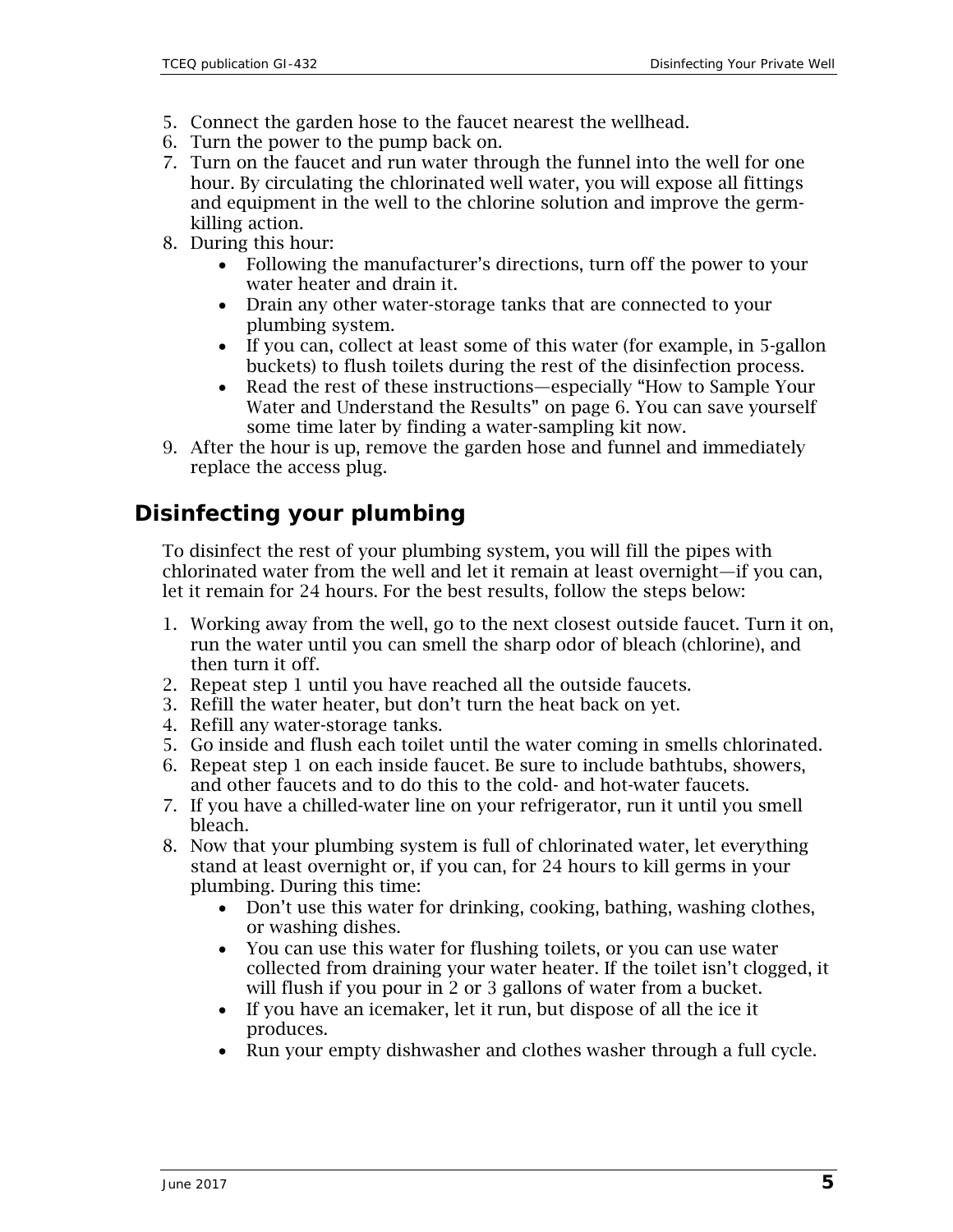## *Flushing the system*

After the chlorinated water has been in your plumbing system for 12 to 24 hours, it's time to flush the system. This process will take about the same amount of time it took to fill the system with chlorinated water—about 5 to 10 minutes per faucet, on average:

- 1. While you are carrying out the rest of these steps, drain your water heater and any other water-storage tanks connected to your plumbing system.
- 2. Starting with the outside faucet farthest from your well, open the faucet and run it until you no longer smell chlorine and the water is clear of any debris or color.
- 3. Working your way back toward the well, continue step 2 with each outside faucet. Don't flush any inside faucets until you have finished outside otherwise, you might flood the septic system.
- 4. Flush each toilet once.
- 5. Repeat step 2 with each inside faucet.
- 6. If you have a chilled-water line, run it until you no longer smell bleach. Dispose of all of this water.
- 7. Refill the water heater and any other water-storage tanks.
- 8. Following the manufacturer's directions, turn the power to your water heater back on.
- 9. Run a rinse cycle on your dishwasher and your washing machine.

#### *More than you can do?*

If this process for disinfecting a well seems like more than you want to handle, call a plumber or licensed water-treatment specialist to have it done for you. While not that complicated, it's important to have the job done right.

## <span id="page-5-0"></span>**How to Sample Your Water for Bacteriological Contaminants and Understand the Results**

Now that you have disinfected the well and your plumbing system, there are four steps to getting a valid sample and a meaningful test result:

- 1. Get the right container and form.
- 2. Collect the sample.
- 3. Send the sample to the lab for analysis.
- 4. Read the lab report and understand the results.

Until you are sure that your water is not contaminated, you shouldn't use it for drinking, cooking, bathing, washing dishes, washing clothes, or household cleaning.

## *Get a container and form*

You have to use a special container to collect a drinking-water sample and complete a special form to send with the sample to a lab for analysis:

• If your area has experienced a hurricane, flood, or other natural disaster, recovery teams may be distributing water-sampling kits. Check with the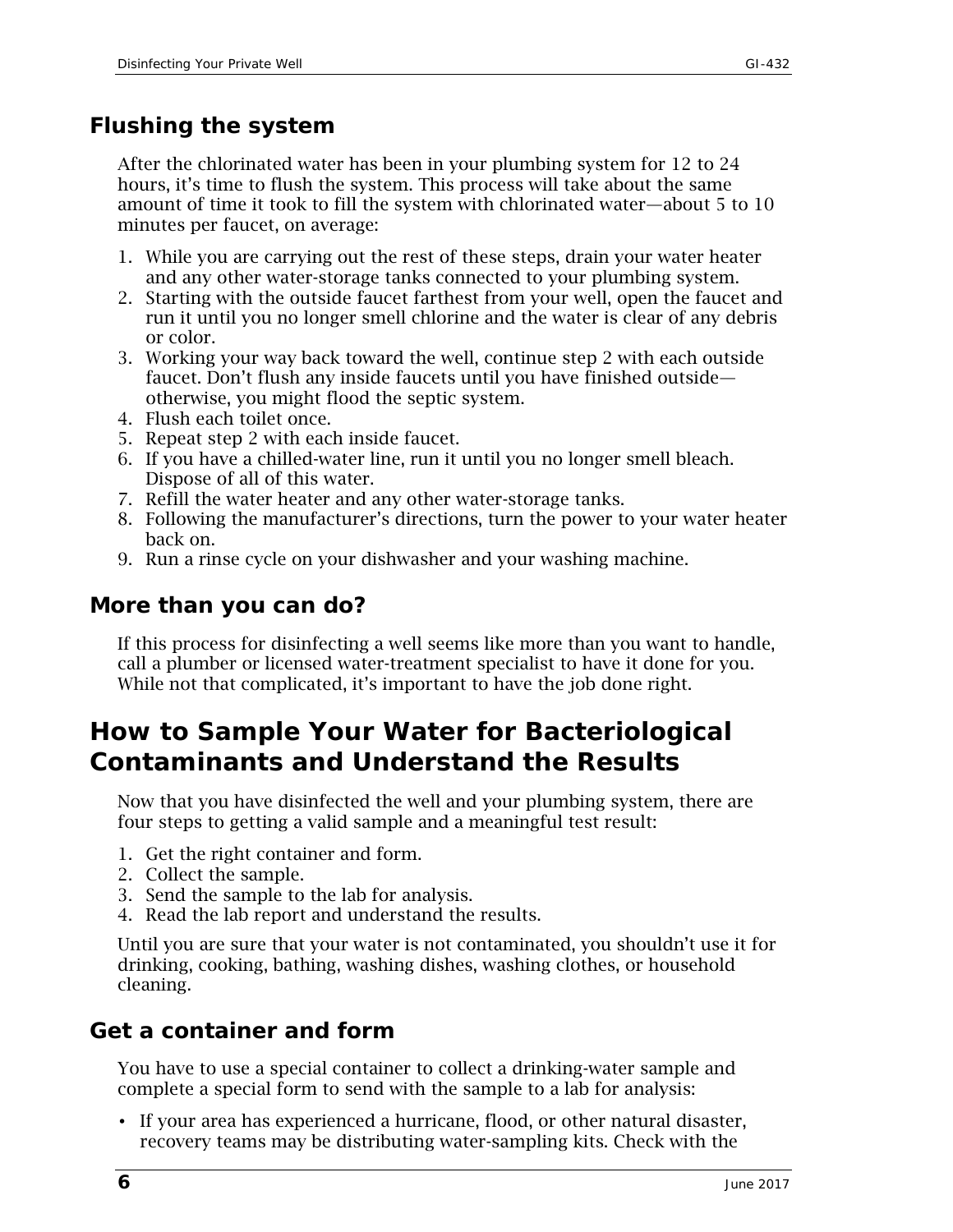county or local emergency-management coordinator in your area to see if you can get the container and form you need.

• If not, call a public health laboratory near you and ask someone to send you a kit for collecting a water sample for bacteriological testing. If you can't reach a lab near you, you can use one that is farther away. It's important to find a lab that can serve you quickly.

#### *Public-health laboratories in Texas*

Find the public-health laboratory nearest you on the list of accredited labs in Texas at [<www.tceq.texas.gov/goto/certified\\_labs>](http://www.tceq.texas.gov/goto/certified_labs).

You may call also call the TCEQ at 512-239-3754 and ask for this information.

#### *Collect the sample*

Find a good sampling location. The best site is an outside faucet in the open that does not leak.

- Take the sample at the faucet, not through a hose.
- Avoid sampling from fire hydrants, dirty areas, and areas behind bushes.
- Do not take samples from kitchen or bathroom sinks.
- Try not to sample in high or gusty winds or when it is raining.
- Handle samples carefully! It is easy to contaminate them. Contaminated samples give inaccurate results.

Follow these steps to take the sample:

- 1. Do not open the sample container yet. Open the faucet to full flow for 3 minutes to clear the line.
- 2. Reduce the flow to a slow, steady, spray-less stream—about the thickness of a pencil (¼ inch).
- 3. Be careful not to touch the inside of the container when you open it.
- 4. Do not rinse the container out—just fill it without splashing.
- 5. Close and seal the container. Make sure it doesn't leak—leaking samples cannot be accepted for analysis.
- 6. Note the time. (You will need to enter this on the form you send in with the sample.)

#### *Send the sample to the lab*

Don't delay! Your sample must arrive at the laboratory no more than 30 hours after you collect it. But first complete the form and pack the sample properly. If you have questions about this, ask the lab.

#### **Fill out the submission form**

With your sampling container, there will be a bacteriological submission form. Here's how to complete it for a private well:

- For "Name of Water System," write "Private."
- For "County," write in the name of your county.
- For "Send Results To:" enter your name and mailing address.